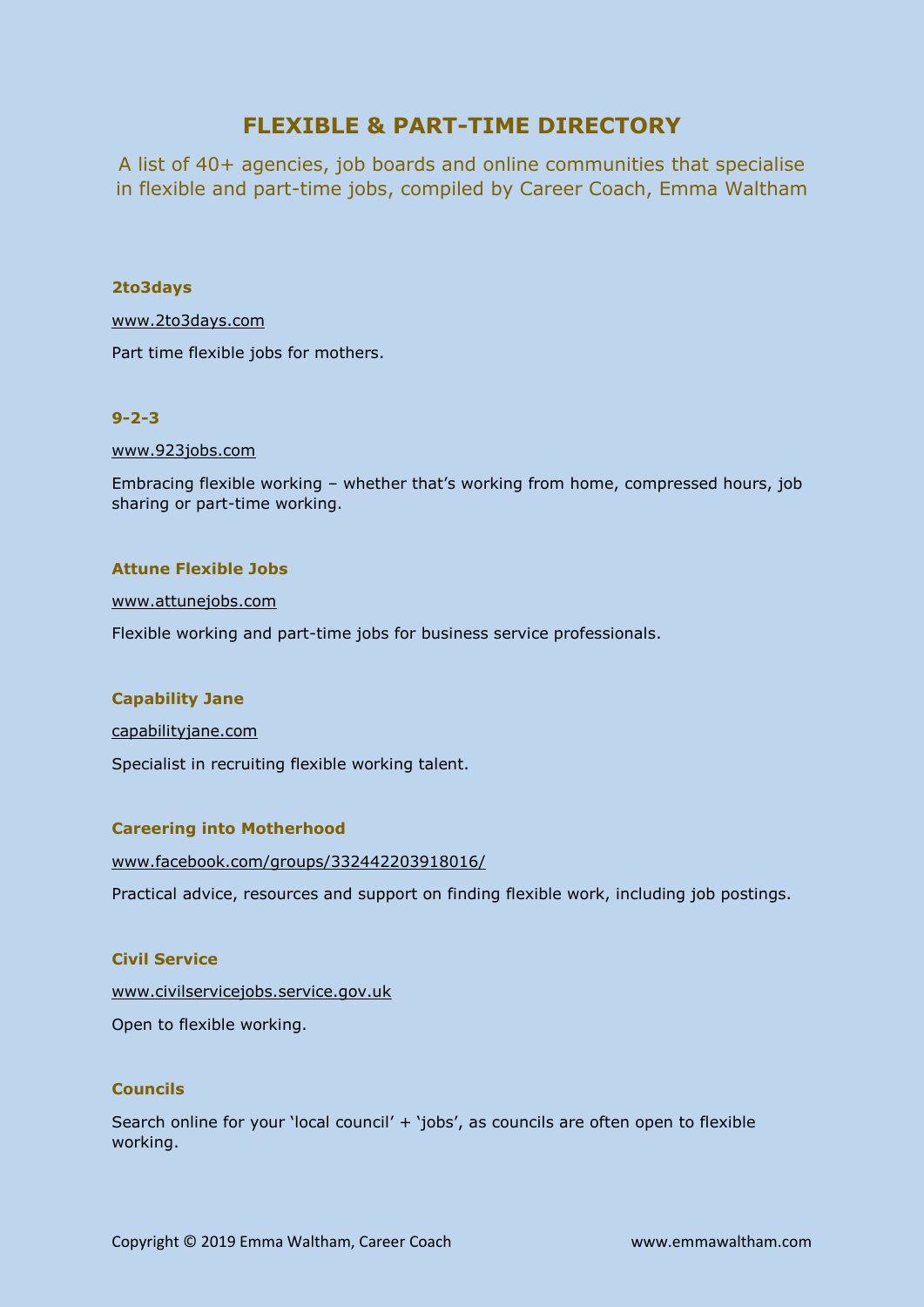# **Daisy Chain**

### <https://daisy-chain.com/>

The Daisy Chain is a free online platform for parents where they can match and connect with employers to enhance their careers and work-life balance.

### **DuoMe**

### <https://duome.co/>

Get matched to potential job share partners.

# **Findajob**

#### <https://findajob.dwp.gov.uk/>

A flexible jobs section is available on this Government portal covering England, Scotland and Wales.

# **Flex is Best**

<http://flexisbest.com/jobs/>

Flexible workplace, franchise and work-from-home opportunities

### **Flexibility Matters**

### [www.facebook.com/flexibilitymatters/](http://www.facebook.com/flexibilitymatters/)

Champions of flexible working: recruitment, best practice in flexible working, implementation, training, events and knowledge.

### **Flexible Minds**

### [www.flexibleminds.co.uk](http://www.flexibleminds.co.uk/)

Agency based in the West Midlands that specialises in part-time and flexible working.

### **Flexible Working for People Like Me**

### [www.facebook.com/groups/167881057080826/](http://www.facebook.com/groups/167881057080826/)

A Facebook community that provides support and creates a platform for job opportunities that offer flexibility (all levels and sectors).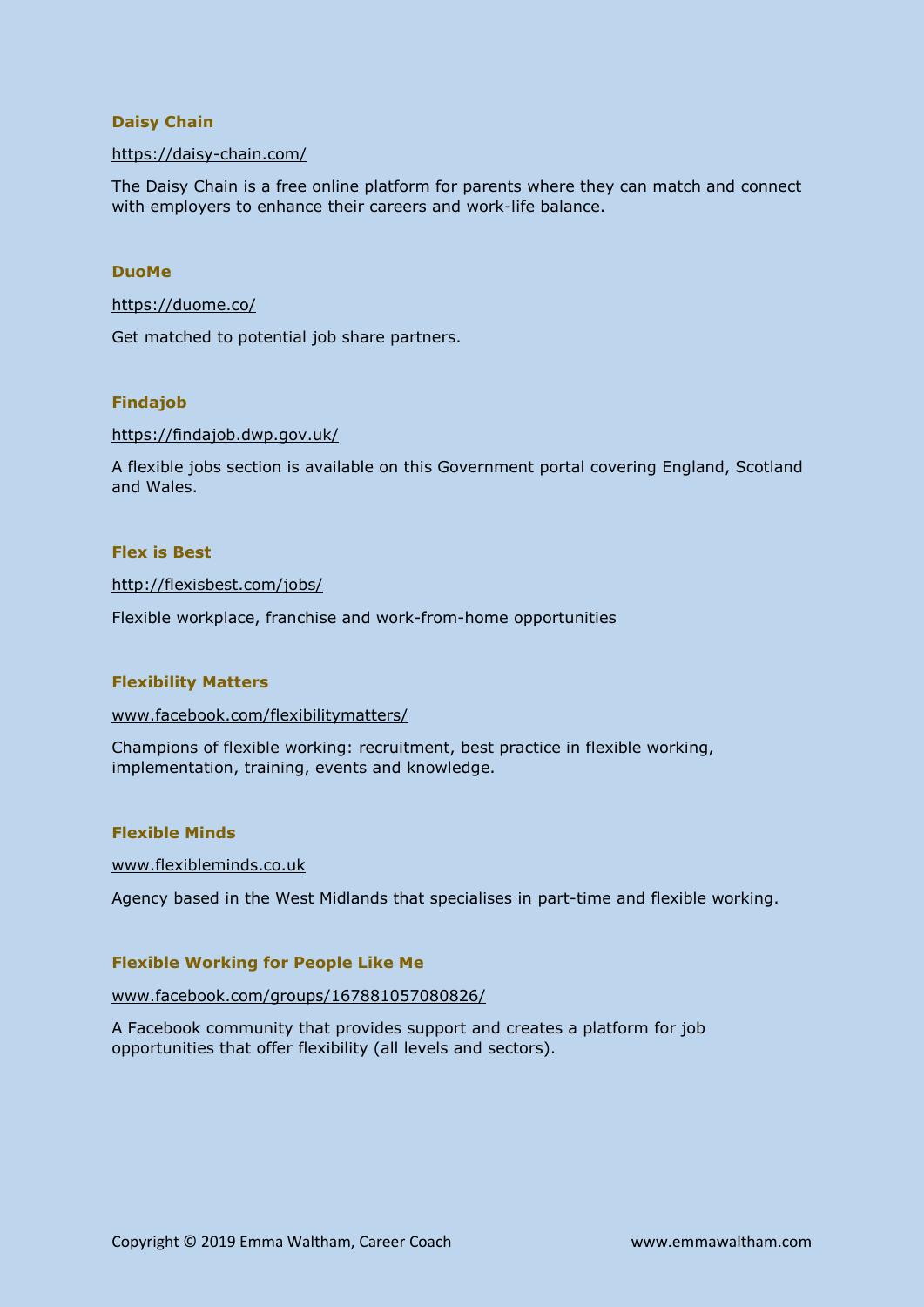# **Flexology**

### [www.flexology.co.uk/](http://www.flexology.co.uk/)

Agency based in Bristol and covering the South West, which specialises in professional part-time and flexible working roles.

### **Further&More**

[www.furtherandmore.com/](http://www.furtherandmore.com/) Job share specialists.

### **Ginibee**

# [www.ginibee.com/](http://www.ginibee.com/)

Their mission is to make successful job sharing accessible, accepted and the norm.

### **GPS Return**

#### [www.gpsreturn.co.uk/](http://www.gpsreturn.co.uk/)

Help full-time parents return to work. Yorkshire-based.

### **H48 Recruitment**

### [www.h48recruitment.co.uk](http://www.h48recruitment.co.uk/)

Specialises in finding part-time and flexible-working opportunities for high-calibre professionals, covering London, Surrey, Sussex and Kent.

### **Hurston Eliot**

#### [http://hurstoneliot.com](http://hurstoneliot.com/)

A recruitment agency that helps blue-chip professionals get roles on a project or parttime basis.

### **Indeed**

### [www.indeed.co.uk](http://www.indeed.co.uk/)

A general jobsite. Jobs can be filtered by 'part time' or 'contract'.

### **Jobsite**

### [www.jobsite.co.uk/](http://www.jobsite.co.uk/)

A general jobsite. Jobs can be filtered by 'part time' or 'contract'.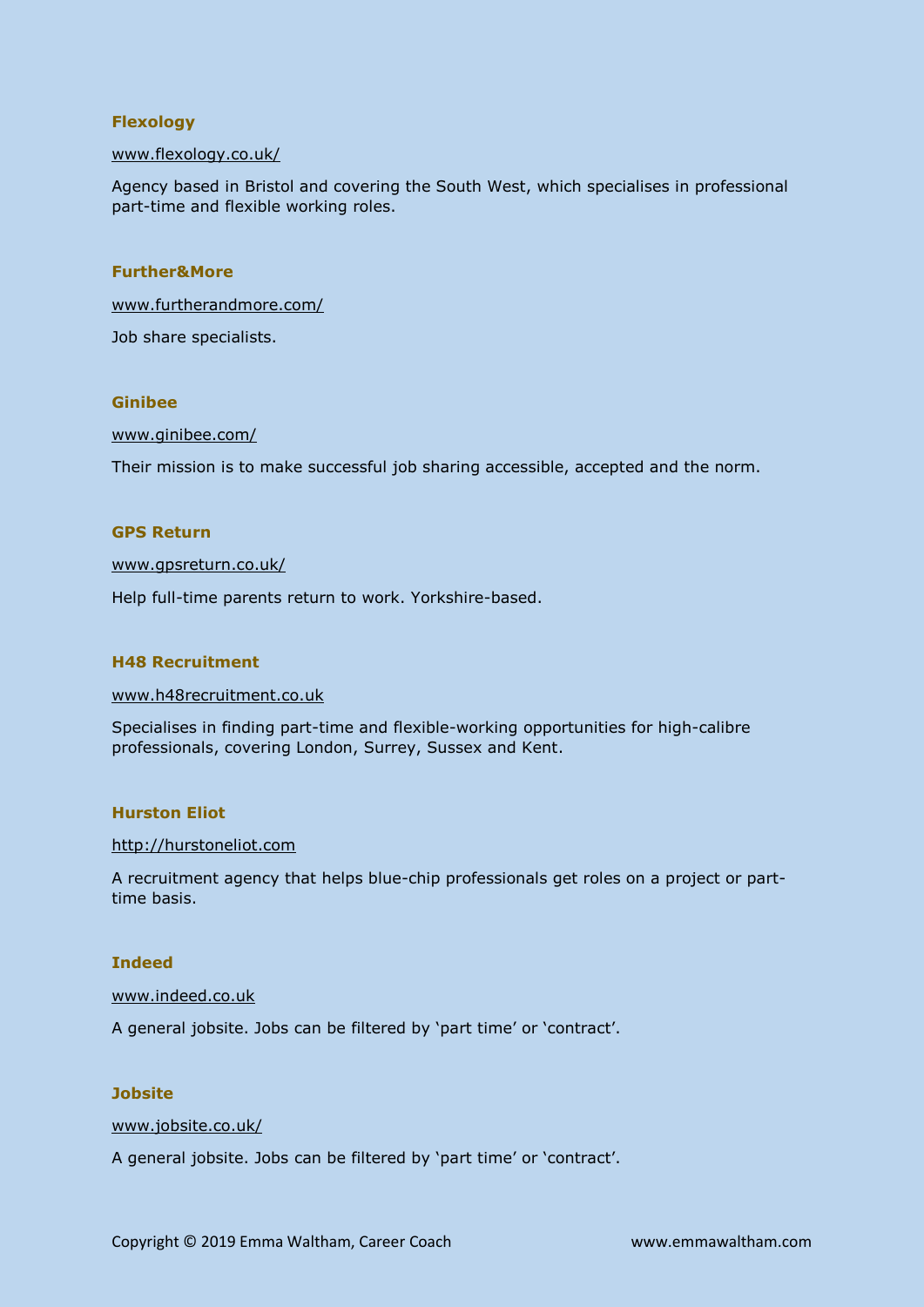# **Juggle Jobs**

### [www.juggle.jobs](http://www.juggle.jobs/)

A recruitment agency that vets all its roles and businesses to guarantee that they practice and support flexible working.

### **LinkedIn**

### [www.linkedin.com](http://www.linkedin.com/)

Go to the Jobs section and search for 'part time' or 'flexible'.

### **Monster**

### [www.monster.co.uk](http://www.monster.co.uk/)

A general jobsite where you can filter by 'part time' or 'contract'.

### **Mummy Jobs**

<https://mummyjobs.co.uk/jobs/>

Jobs board with part-time and flexible roles.

# **Mumsnet**

<https://jobs.mumsnet.com/>

Jobs board with 'home-based', 'flexible hours', 'part-time' and 'return-to-work'.

# **Oakleaf Partnership**

### [www.oakleafpartnership.com](http://www.oakleafpartnership.com/)

Recruitment agency that specialises in HR vacancies, including a limited number of parttime roles.

# **Reed**

### [www.reed.co.uk](http://www.reed.co.uk/)

General jobsite where vacancies can be filtered by 'part time' and 'contract'.

# **Remote.co**

<https://remote.co/>

All things remote work.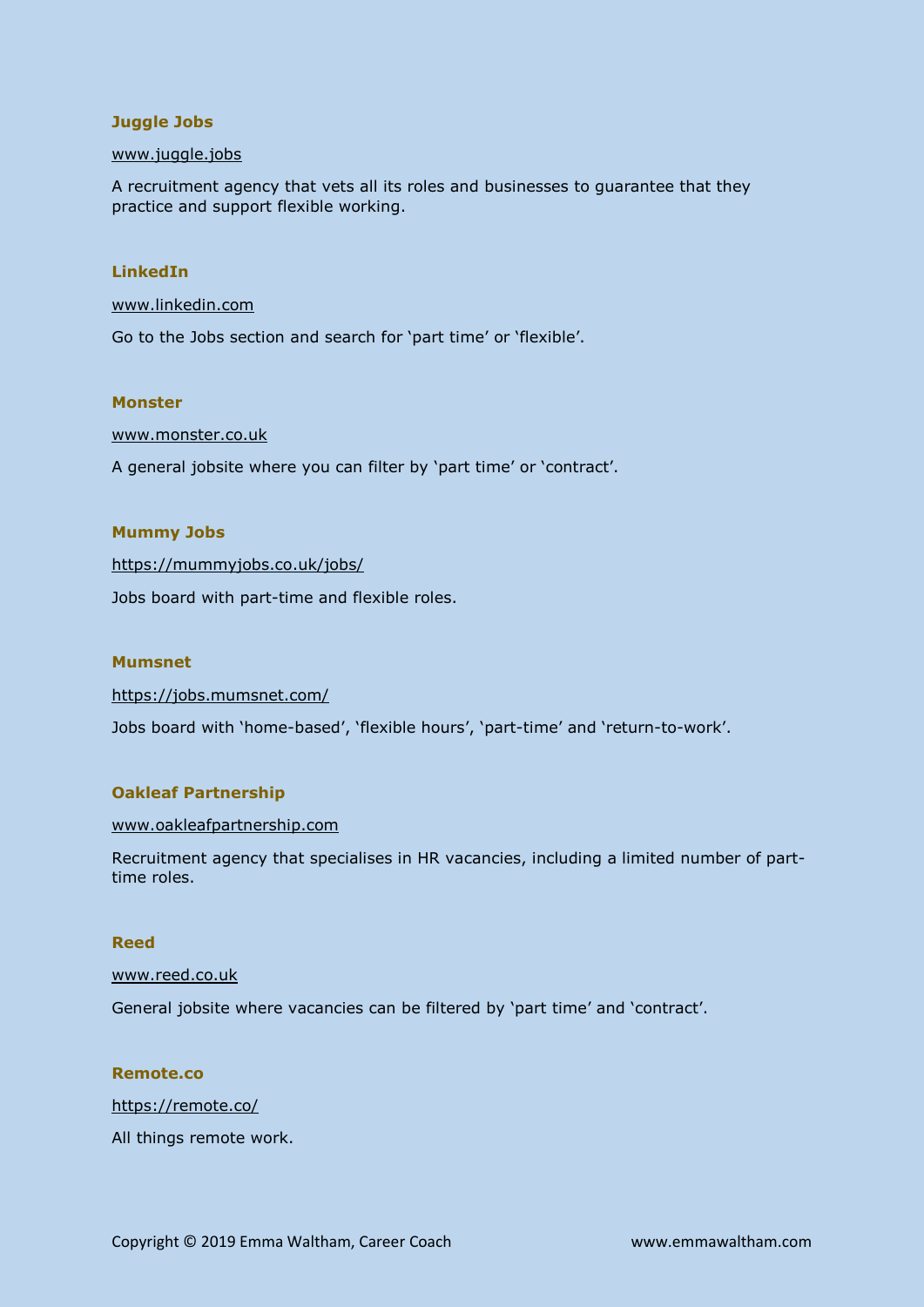# **Runneth**

[www.runnethlondon.com/jobs-listing/](http://www.runnethlondon.com/jobs-listing/) Jobs and returnships in London.

# **Simply Mums**

<https://simplymums.co.uk/>

Part time and flexible jobs board. London and the South East.

### **Successful Mums**

[www.successfulmums.co.uk/job-board](http://www.successfulmums.co.uk/job-board) Part time and flexible jobs in London and Kent.

### **Ten2Two**

### [www.ten2two.org](http://www.ten2two.org/)

Recruitment agency that specialises in reduced and flexible hours across southern England.

# **TES**

### [www.tes.com/jobs/](http://www.tes.com/jobs/)

Teaching and education jobs board that can be filtered by 'fixed term', 'flexible' and 'supply'.

### **The Career Mum**

### [www.facebook.com/groups/TheCareerMum/](http://www.facebook.com/groups/TheCareerMum/)

A Facebook group for careers advice, discussing work dilemmas or even the challenges you are having trying to do it all. Includes job postings.

# **The Return Hub**

### [www.thereturnhub.com](http://www.thereturnhub.com/)

Features job and returnship opportunities in the City.

# **Third Sector Jobs**

### <https://jobs.thirdsector.co.uk/jobs/>

A sector that has a good reputation for flexible working. You can filter the search results by 'part-time'.